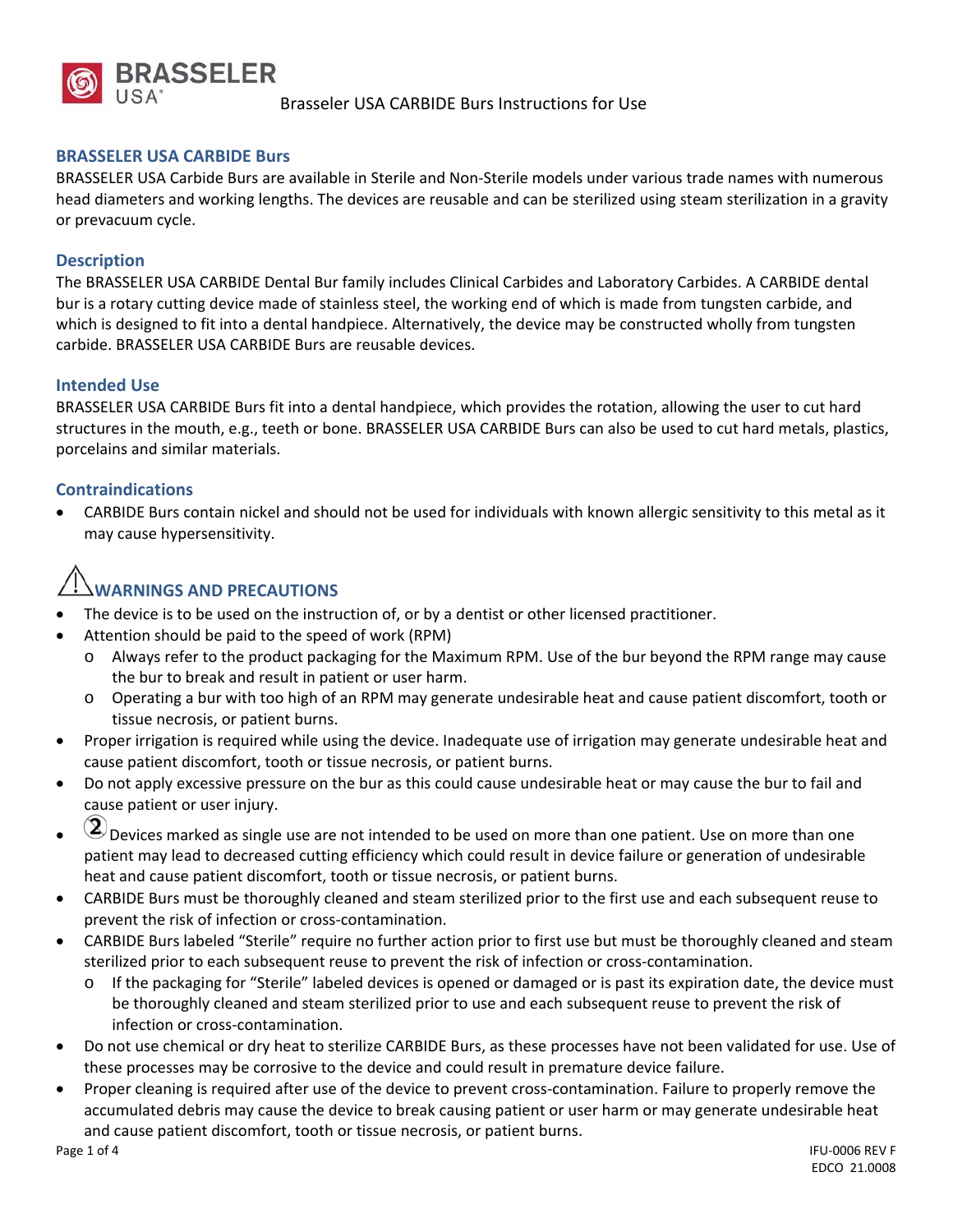

Brasseler USA CARBIDE Burs Instructions for Use

- Use a rubber dental dam while using CARBIDE Burs to avoid possible aspiration or swallowing of the device.
- Always wear gloves when handling contaminated instruments to avoid possible infection/cross‐contamination.
- Eye protection must be worn to protect against eject particles which could cause user injury.
- Surgical masks must be worn to avoid inhalation of any aerosol or dust generated that could cause possible infection/cross‐contamination.
- Carefully read package labels to ensure use of the appropriate device. Failure to do so may cause procedural delays or patient or user injury.
- Failure to follow these instructions may cause the following: preparation site damage, injury to the patient or user, or possible aspiration or swallowing of the CARBIDE Burs.
- Always inspect the burs before use:
	- o Use of worn‐out or dull burs could cause undesirable heat or may cause the device to fail.
	- o Use of bent burs could cause vibration that may cause patient discomfort or damage to the preparation site.
- Move the bur continuously when in use to avoid localized heating and/or damage to the bur. Undesirable heat generation can cause patient discomfort, tooth or tissue necrosis, or patient burns.
- Avoid removing the bur at too sharp an angle to avoid leverage and breakage which could cause patient or user injury.
- Maintain handpieces in good working condition to ensure maximum effectiveness of the device. Failure to properly maintain handpieces may lead to procedural delays or injury of the patient or user, aspiration or swallowing of the device or damage to the preparation site due to vibration of a worn chuck or turbine.
- Ensure the bur is fully seated and securely gripped in the handpiece collet prior to use. Failure to do so may cause the device to "walk out" of the handpiece and may lead to injury of the patient or user or aspiration or swallowing of the device.
- Never force a bur (or converter) into a handpiece as this could cause damage to the handpiece collet which could result in procedural delays.
- Ensure that the bur is properly assembled to the converter before operation of the device. Failure to do so may lead to injury of the patient or user or aspiration or swallowing of the device.
- Bur Blocks used to hold the devices for storage and steam sterilization are not intended to maintain sterility of the device. Burs should be stored in the sterilization pouch to prevent cross‐contamination.
- Do not force CARBIDE Burs into Bur Blocks as this could cause damage to the bur or cause it to become lodged in the Bur Block.
- This product contains nickel, a chemical known to the state of California to cause cancer, birth defects or other reproductive harm. For more information go to www.p65Warnings.ca.gov.

## **General Instructions**

- 1. Clean and sterilize non‐sterile burs in accordance with the validated procedures provided below prior to first use and prior to each reuse.
- 2. Do not force a bur into the handpiece. In case of difficult access, check both handpiece turbine and bur and refer to handpiece instructions for troubleshooting.

| Scope    | These instructions are applicable to all Carbide Dental Burs. They are applicable before initial use and after each<br>subsequent use. Carbide Burs are provided mechanically clean, but are not sterile (unless labeled "STERILE").<br>Therefore, Carbide Burs should be sterilized before first use. |
|----------|--------------------------------------------------------------------------------------------------------------------------------------------------------------------------------------------------------------------------------------------------------------------------------------------------------|
| Warnings | 1. Cleaning agents with chlorine or chloride as the active ingredient are corrosive to stainless steel and must not<br>be used. Cleaning agents with neutral pH are recommended.                                                                                                                       |
|          | 2. Do not use Cold Sterilizing Methods for the sterilization of Carbide Burs. These agents often contain strong<br>oxidizing chemicals that may dull or weaken Carbide Burs.                                                                                                                           |

## **Cleaning and Sterilization Instructions**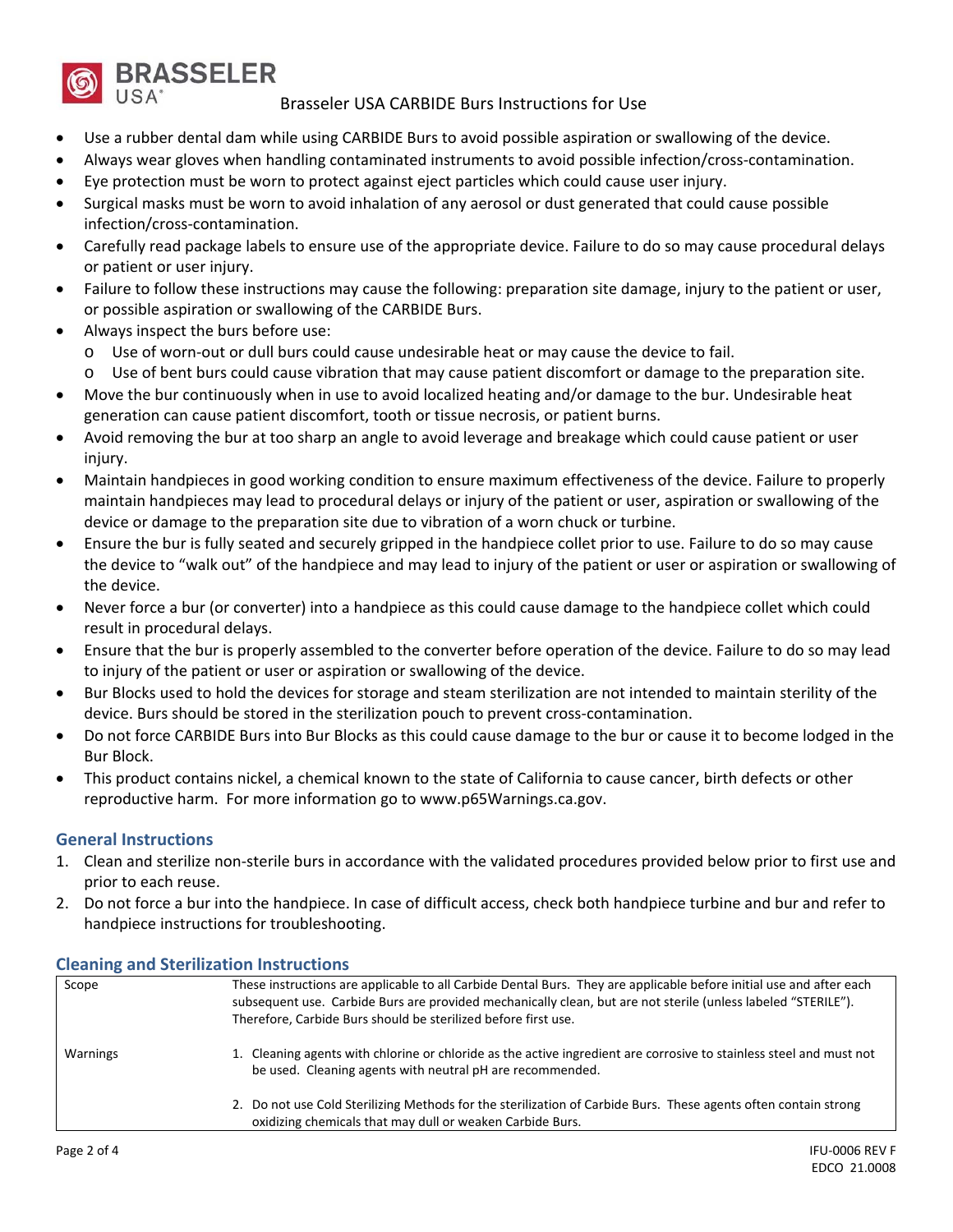

 $\mathsf{l}$ 

| <b>Reprocessing Limitations</b>                                   | The end of life is determined by wear and damage in use. Carbide Burs should be inspected for defects (i.e. broken<br>tips, broken sections on flutes, etc.) during the cleaning process.                                                                                                                                                                                                                                   |  |  |  |  |
|-------------------------------------------------------------------|-----------------------------------------------------------------------------------------------------------------------------------------------------------------------------------------------------------------------------------------------------------------------------------------------------------------------------------------------------------------------------------------------------------------------------|--|--|--|--|
| Point of Use                                                      | Delay in reprocessing must be kept to a minimum to avoid contaminants drying thereby making cleaning more<br>difficult.                                                                                                                                                                                                                                                                                                     |  |  |  |  |
| Containment/<br>Transportation                                    | Carbide Burs can be transported wet or dry and should be protected from damage. If transported wet there is an<br>increased chance of staining or corrosion. Prolonged storage in disinfectant solutions may result in degradation of<br>the product and must be avoided.                                                                                                                                                   |  |  |  |  |
| <b>Manual Cleaning</b><br>Procedure                               | If hand cleaning is the only available option, Carbide Burs should be cleaned in a sink reserved for cleaning<br>instruments.                                                                                                                                                                                                                                                                                               |  |  |  |  |
|                                                                   | Rinse the Carbide Bur (and dedicated instrument block, if applicable) under cool running water for at least one (1)<br>minute.                                                                                                                                                                                                                                                                                              |  |  |  |  |
|                                                                   | Prepare a fresh bath of neutral-pH cleaning solution (such as Enzol). Follow the cleaning agent's manufacturer's<br>instructions. Immerse the Carbide Bur (and instrument block) and soak for at least ten (10) minutes.                                                                                                                                                                                                    |  |  |  |  |
|                                                                   | After soaking, and keeping it immersed, brush thoroughly away from the body using the neutral cleaning agent for<br>at least one (1) minute. Care should be taken to avoid spreading contaminants by spraying or splashing during the<br>brushing process. Use wire brushes with caution as brass particles may result in galvanic corrosion and steel<br>particles may cause discoloration of stainless steel.             |  |  |  |  |
|                                                                   | Special care should be taken to clean crevices and other hard-to-reach areas thoroughly. Visually inspect to<br>confirm the removal of debris. Repeat the cycle if needed.                                                                                                                                                                                                                                                  |  |  |  |  |
|                                                                   | Thoroughly rinse the Carbide Bur (and instrument block) under running warm water for at least one (1) minute and<br>until visibly clean.                                                                                                                                                                                                                                                                                    |  |  |  |  |
|                                                                   | Dry the device using a non-shedding wipe or clean compressed air.                                                                                                                                                                                                                                                                                                                                                           |  |  |  |  |
| <b>Ultrasonic Cleaning</b><br>Procedure                           | Prepare a fresh pH-neutral cleaning solution (such as Enzol); place the Carbide Bur in the dedicated instrument<br>block (if applicable) and then place in a sonication unit. Follow the cleaning agent manufacturers' instructions for<br>correct concentration, exposure time, temperature, and water quality. Completely submerge the device in the<br>cleaning solution and sonicate for at least fifteen (15) minutes. |  |  |  |  |
|                                                                   | Perform a final thorough rinse of the device and instrument block (if applicable) under running warm tap water for<br>at least (1) minute.                                                                                                                                                                                                                                                                                  |  |  |  |  |
|                                                                   | Visually inspect to confirm the removal of debris. Repeat the cycle if needed.                                                                                                                                                                                                                                                                                                                                              |  |  |  |  |
|                                                                   | Dry the device using a non-shedding wipe or clean compressed air.                                                                                                                                                                                                                                                                                                                                                           |  |  |  |  |
| <b>Inspection Testing</b>                                         | 1. Carefully inspect each device to ensure that all debris has been removed.                                                                                                                                                                                                                                                                                                                                                |  |  |  |  |
|                                                                   | 2. Visually inspect the device for damage/ wear that would prevent proper operation.                                                                                                                                                                                                                                                                                                                                        |  |  |  |  |
|                                                                   | Do not use if the tip is broken.<br>a.<br>Do not use if there is a broken section of a flute.<br>b.<br>Do not use if there is evidence of corrosion.<br>c.                                                                                                                                                                                                                                                                  |  |  |  |  |
| Packaging                                                         | Singly: Pack the Carbide Bur in pouches validated for sterilization                                                                                                                                                                                                                                                                                                                                                         |  |  |  |  |
| In Sets: Place the Carbide Bur in the dedicated instrument block. |                                                                                                                                                                                                                                                                                                                                                                                                                             |  |  |  |  |